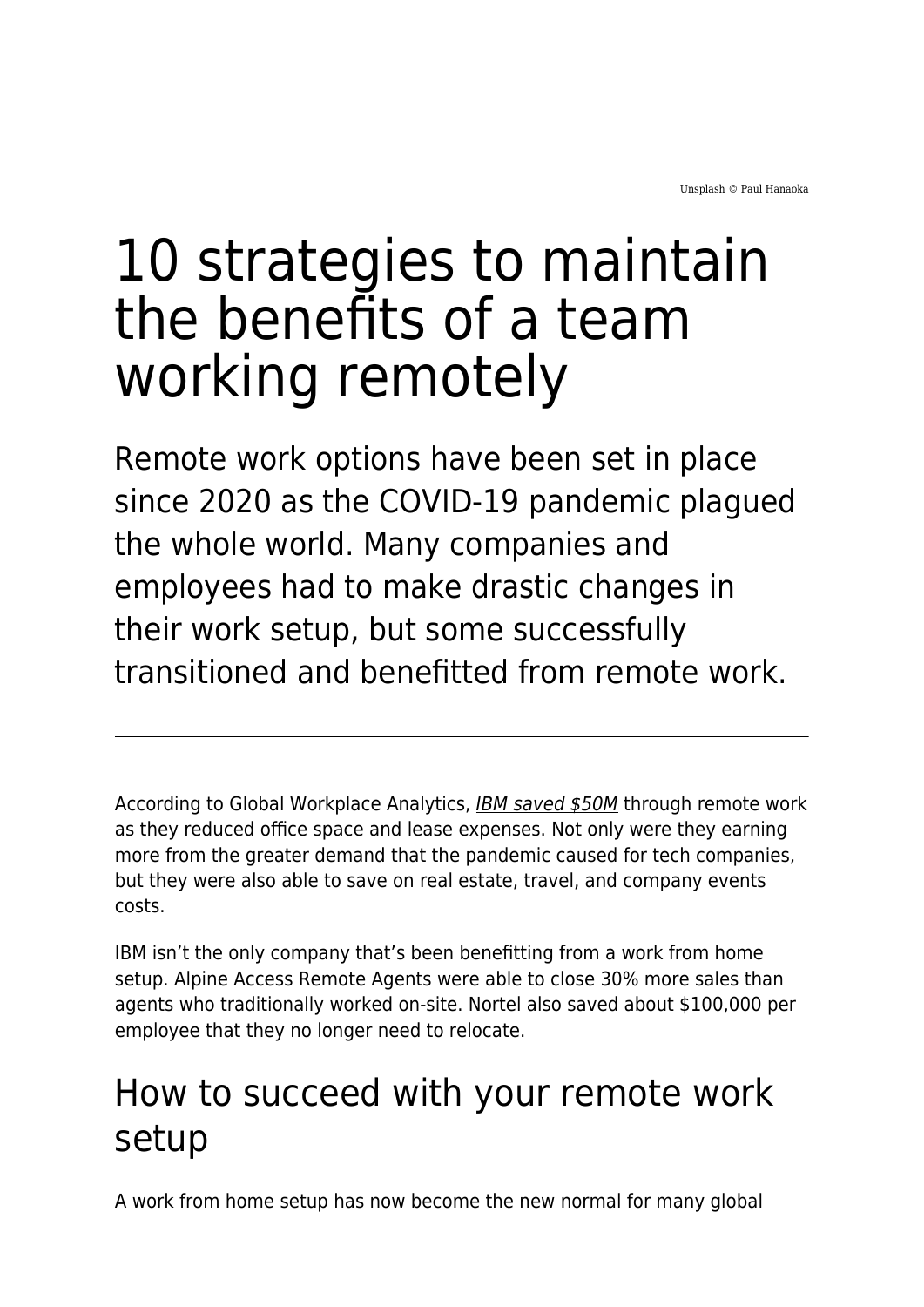businesses. The old-fashioned stigma that remote work leads to a lack of productivity has been debunked as [employees who work from home are more](https://www.businessnewsdaily.com/15259-working-from-home-more-productive.html) [productive](https://www.businessnewsdaily.com/15259-working-from-home-more-productive.html) compared to when they were in the office setting.

Some employees focus better on their tasks because they're free from coworker intrusions or loud noises from the surroundings. They also get more work done because they're more engaged, ultimately leading to an increase in profits.

Aside from increased productivity, some benefits of remote work also include reduced overhead or operating costs, a wider talent pool to work with, and better business overall.

But how do you sustain the gains of a remote work setup?

1. Make the purpose of your work from home policy clear

Clearly mention the purpose and intent of your remote work policy. It should be clear why you're implementing a work from home setup and what you aim to achieve through it. Everyone in the organisation must be aware of it.

Make sure that the policy not only maximises the experience of the team members but also improves the overall business value proposition.

2. Determine which positions are available for work from home setup

Specify which positions are available for remote work. This will make sure that those who have client-facing responsibilities are managed properly, and it will help reduce unnecessary work-from-home requests.

This will also open up more opportunities to work with the best talents, such as outsourcing certain business processes.

For example, search engine optimisation [or S](https://www.maddyness.com/uk/2021/12/22/local-vs-global-seo-whats-the-difference/)EO is a valuable marketing initiative for businesses. Hiring and training an in-house team could be expensive, but since SEO tasks can be done remotely, you can work with an agency and get *[SEO packages](https://www.seoreseller.com/seo-packages)* that will suit your company. You're getting quality services at a fraction of the cost.

Knowing which positions can be done remotely will enable you to implement an employment strategy that will benefit your bottom line.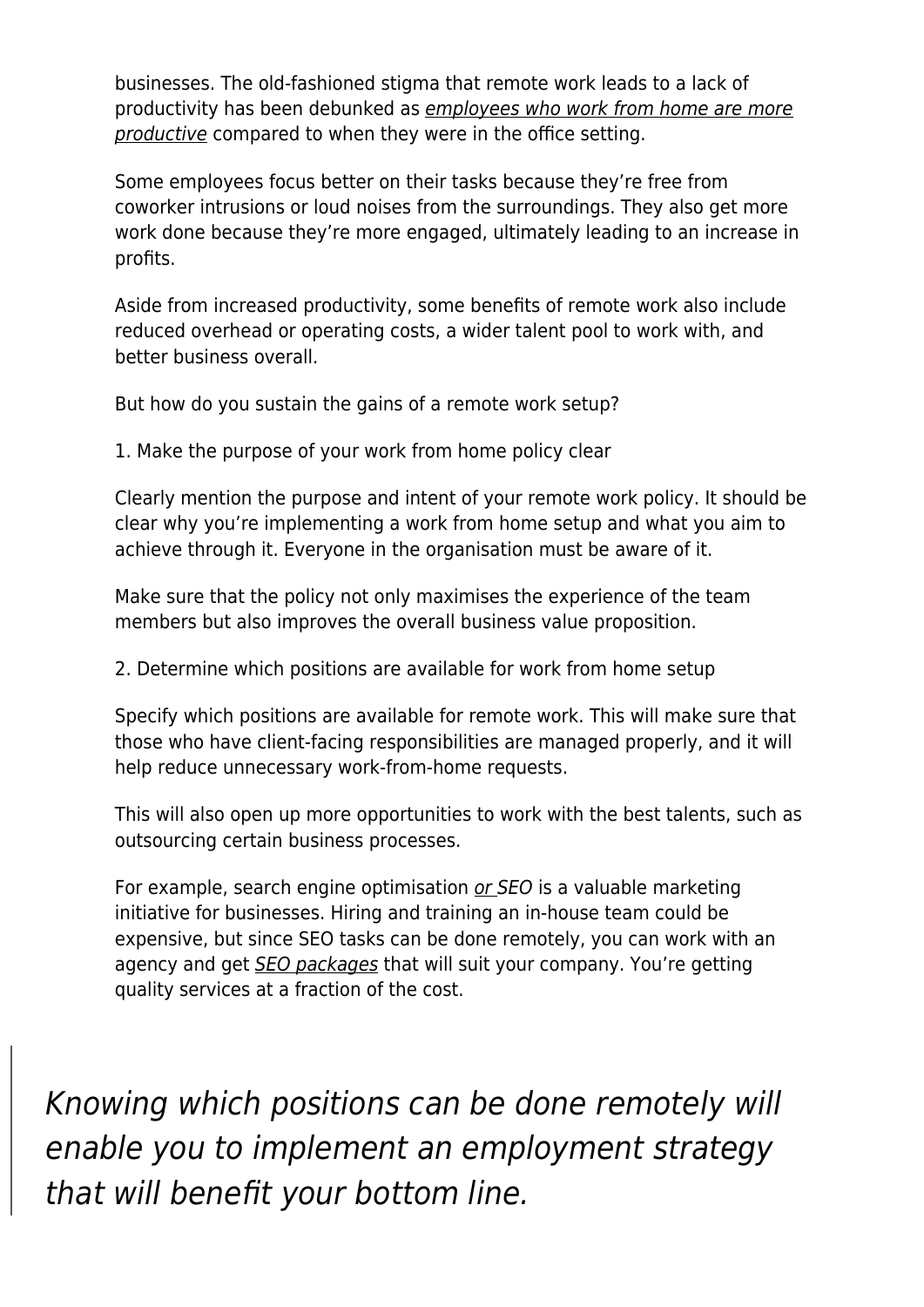Consider the following issues before deciding who can work from home or what jobs you can outsource:

Does the nature of the person's work allow them to do the job at home?

Are there privacy or complex security issues involved?

Will communication be a problem?

Can they do their work using a particular software or equipment? Can it be installed at home?

Is the employee's home environment conducive for work?

There should also be a policy that mentions when employees can work from home. Should they work from home full time, on certain occasions, or can they divide their time between being at the workplace and their home workstation?

3. Guidelines for availability and attendance should be set

Standards and guidelines should be set around when your remote workers are available and what modes of communication should be used.

When you clarify expectations on scheduling and availability, you ensure alignment and efficiency across the board.

It's important for everyone in your business to feel supported, and one way to provide the support they need is to have point-persons in the company available whenever they are needed.

4. Set up productivity measures

Productivity can be measured in a number of ways. It can be evaluated through time spent on the task, the number of projects completed, the number of sales closed, the number of customers handled, and more.

Once you set up your productivity measures, trust the process. Just because you can't see them, doesn't mean they're not getting the work done.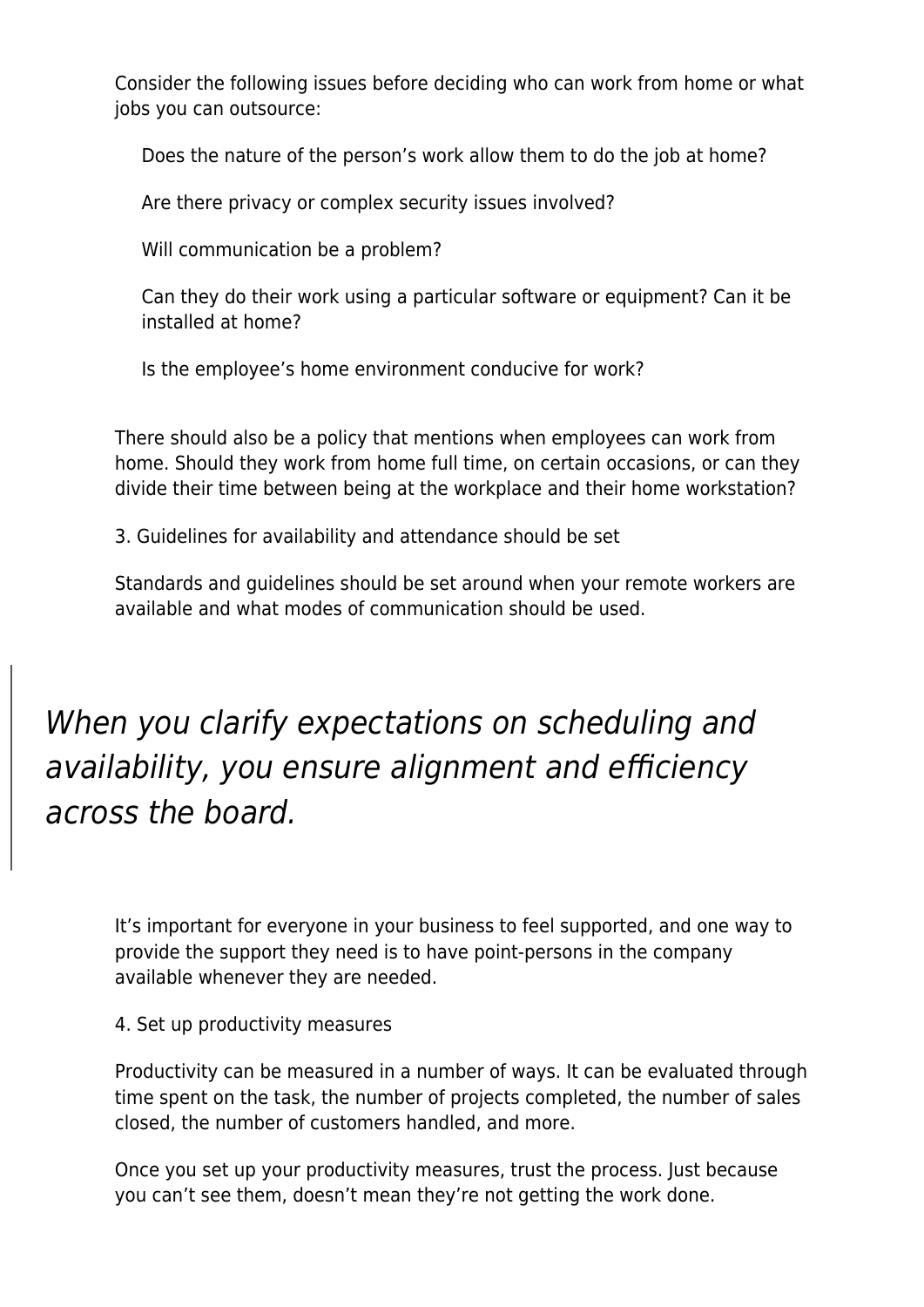#### 5. Provisions for equipment

Determine what kind of equipment must be provided to your remote workers. This will also include how you're going to provide the tech support they need. If the company will provide them with their laptops, it should be stated in the policy.

Include the guidelines for what they're supposed to do when they encounter technical difficulties.

6. Determine your communication channels

Communication is crucial for managing remote staff because there's no physical space to do those check-ins and in-office collaborations.

Consider which communication channels and tools best fit the team's work culture. Identify what platform works best for a specific type of work:

Video conferences for meetings and brainstorming

Chat rooms for check ins

Emails for updates

Phone calls for one-on-ones

Also, find the balance between constantly massaging or pinging people with emails and complete silence.

Listen to your employees and get their feedback on what mode of communication they're most comfortable with and how to create legal issues they would like to be managed while working remotely.

7. Security

Client confidentiality and other specific requests about office security must be clear to your employees. Establish clear protocols and communicate those to the entire organisation.

#### 8. Compensation and benefits

If there are changes regarding compensation and benefits for remote employees, it should all be mentioned to them or negotiated with. When you change employment contract terms without telling employees, you [risk legal](https://www.springhouselaw.com/knowledge/changing-an-employment-contract/) [issues](https://www.springhouselaw.com/knowledge/changing-an-employment-contract/) for the company.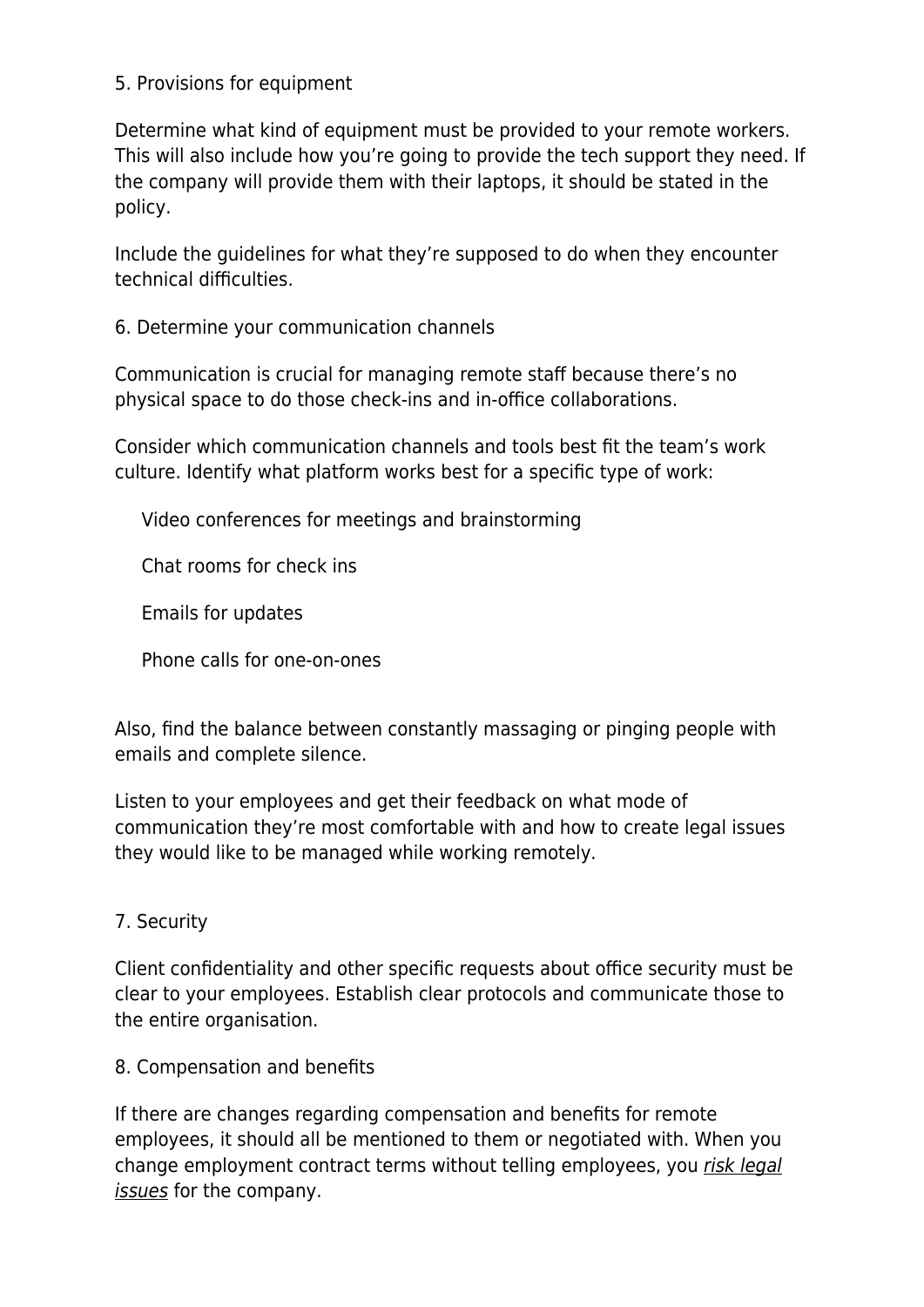9. Learn to manage work relationships

Social isolation and loneliness could be a problem with remote work as employees can miss the informal social interactions they get from an office setting.

One way to take care of this is to create ways for employees to interact socially, from making time for informal conversations to sharing weekend ideas. You can do this at the beginning of the meeting by asking everyone how they're doing or how their weekend went.

You can also arrange virtual events when the company sends care packages to the employees. These small ways can help reduce feelings of loneliness and will let your employees know that the company cares.

10. Never micromanage

Trust is an important factor for any successful company. And looking in on your employees closely and providing constant criticisms to their processes will work against establishing trust.

### Micromanagement may seem like it's working, but only in the short term.

In the long run, this (mis)management style will develop insecurity and even create a hostile environment where morale is also low. Instead of constantly checking up and requiring teams to loop you in on developments every day, set clear deadlines at each stage of the project. Then go over updates in meetings.

## Can you use remote work as a sustainable growth strategy?

Studies have shown that employees who work from home have [increased](https://www.apollotechnical.com/working-from-home-productivity-statistics/%23:~:text=Several%2520studies%2520over%2520the%2520past,and%2520are%252047%2525%2520more%2520productive.) [productivity by 77%](https://www.apollotechnical.com/working-from-home-productivity-statistics/%23:~:text=Several%2520studies%2520over%2520the%2520past,and%2520are%252047%2525%2520more%2520productive.). In this same study, workers were also recorded to have fewer sick days and leaves.

A work from home structure is a sustainable growth strategy. But you must know who may continue working remotely and who must be at the physical site.